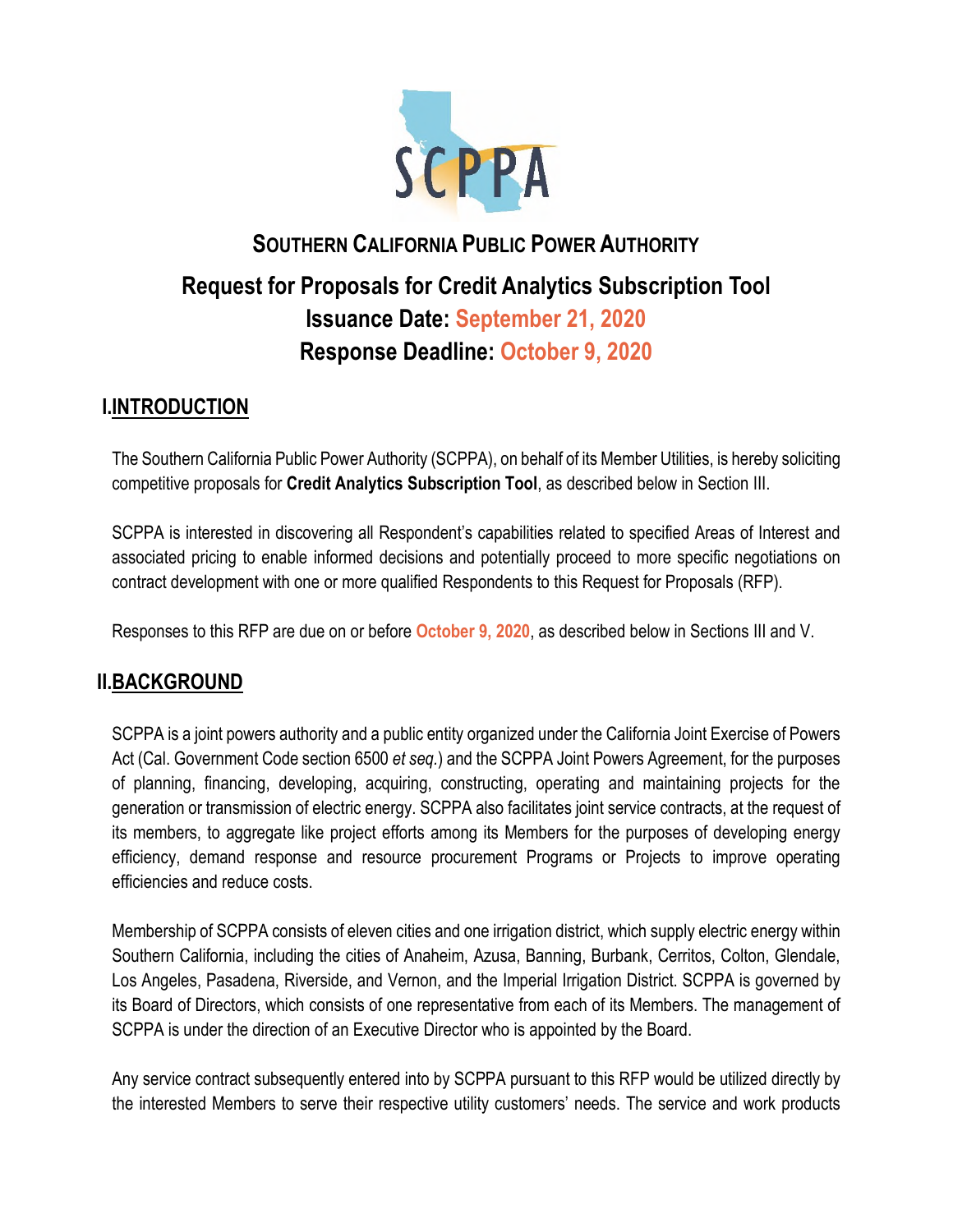would be ordered and approved directly by SCPPA and/or the applicable Members and the billing would be administered through SCPPA.

# **III.AREAS OF INTEREST**

Certain SCPPA Members have expressed interest in a comprehensive credit management/analytics tool to provide the following services to meet the needs of their organizations:

- Current and historical fundamental analysis to include financial ratios, credit ratings and credit rating rationale. Drilldown capability for changes in financial ratios is a plus.
- Current and historical early warning for default probability based on quantitative analysis.
- Default probability available daily and automatically delivered to the user on a time-basis configurable by the user.
- Peer comparison
- User-customizable portfolios and ability to make dynamic changes
- Energy industry-focused credit news
- Data export capability
- Ability to customize to each utility need such as integration of fundamental analysis and default probability into one credit scoring model; email notice when there are credit upgrades, downgrades, changes in default probabilities, positive or negative credit news, mergers and acquisition, etc.
- User friendly data input and financial analysis for privately held companies. Import from Excel and Export capability to Excel is preferred.
- Market price data for energy and gas. (Daily prices and forward price curves.) optional feature
- Included training on the use of the tool and ongoing customer support.

Please provide the number of companies that will be included in the subscription.

# **Timeline / Schedule\***

#### **SCPPA RFP FOR CREDIT ANALYTICS SUBSCRIPTION TOOL SELECTION PROCESS**

| <b>SCHEDULE OF REQUIREMENTS</b>         | <b>TARGET DATE(S)</b>           |
|-----------------------------------------|---------------------------------|
| <b>Issue RFP</b>                        | <b>September 21, 2020</b>       |
| Inquiries from Potential Respondents    | <b>September 29, 2020</b>       |
| Responses Due                           | <b>October 9, 2020</b>          |
| Review of Responses                     | October 2020                    |
| Interviews/Demonstration (If Necessary) | October 2020                    |
| Selection of Respondent(s)              | <b>November - December 2020</b> |

**\***Timeline/Schedule is subject to change.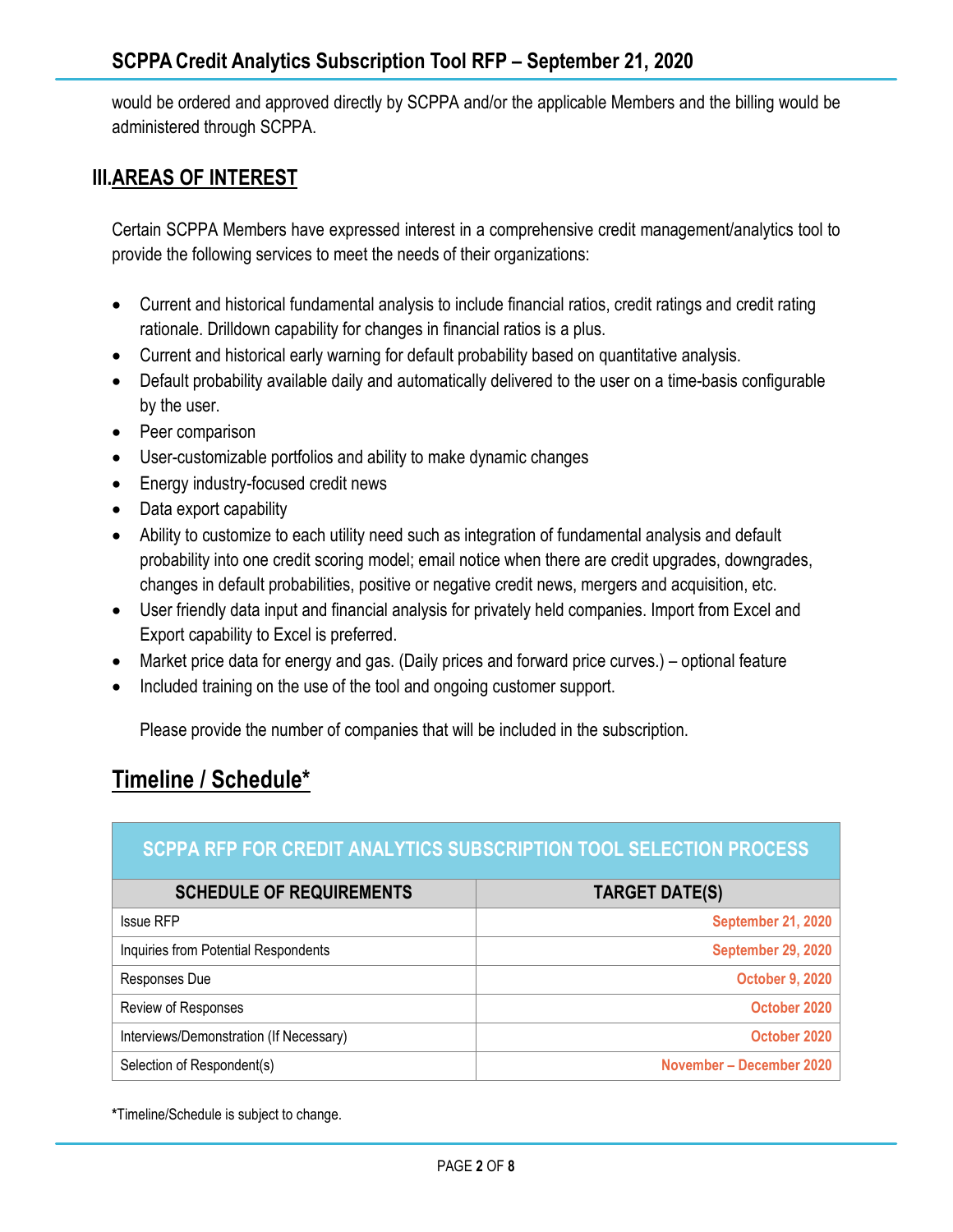## **IV. PROPOSAL SUBMISSION REQUIRED ELEMENTS**

#### **1. TRANSMITTAL LETTER CONTENT:**

- **A.** A brief statement of the Respondent's understanding of the work to be done and commitment to perform the work as scheduled, including:
	- **I.** statement of work specifications; and
	- **II.** reference to any proposed contractual terms and conditions required by the Respondent; and
	- **III.** a summary of exceptions taken to the RFP requirements; and
	- **IV.** any and all expectations from SCPPA including, but not limited to: requirements definitions, strategy refinement, and staffing requirements to support the proposed project or program implementation.
- **B.** An officer authorized to bind must sign the proposal on behalf of the Respondent and must include the following declarations on the transmittal letter:

"This proposal is genuine, and not sham or collusive, nor made in the interest or in behalf of any person not herein named; the Respondent has not directly or indirectly induced or solicited any other Respondent to put in a sham bid, or any other person, firm or corporation to refrain from submitting a proposal; and the Respondent has not in any manner sought by collusion to secure for themselves an advantage over any other Respondent."

#### **2. RESPONDENT INFORMATION**:

Provide legal name of Company or Individual, physical street address, the name(s) and title(s) of the individual(s) authorized to represent the Respondent, including telephone number(s) and email address(es).

#### **3. PROPOSAL:**

Proposals must include a description of the proposed project or program, how it meets (or does not meet) each of the objectives of this RFP, and a detailed description addressing all of the Areas of Interest. Respondents may also include additional services, products, tasks, task elements and/or functions that may not be part of or included in the RFP, but are deemed by the Respondent to be pertinent and potentially valuable to SCPPA or its Members. SCPPA will have full discretionary authority to consider, accept and/or reject without cause such supplemental information that is not directly requested, included in or made part of the RFP.

#### **4. FEES:**

Pricing in all Proposals should be made based on good faith estimates of the requirements defined in this RFP. Please include all necessary details of specific examples or estimates of the fees, labor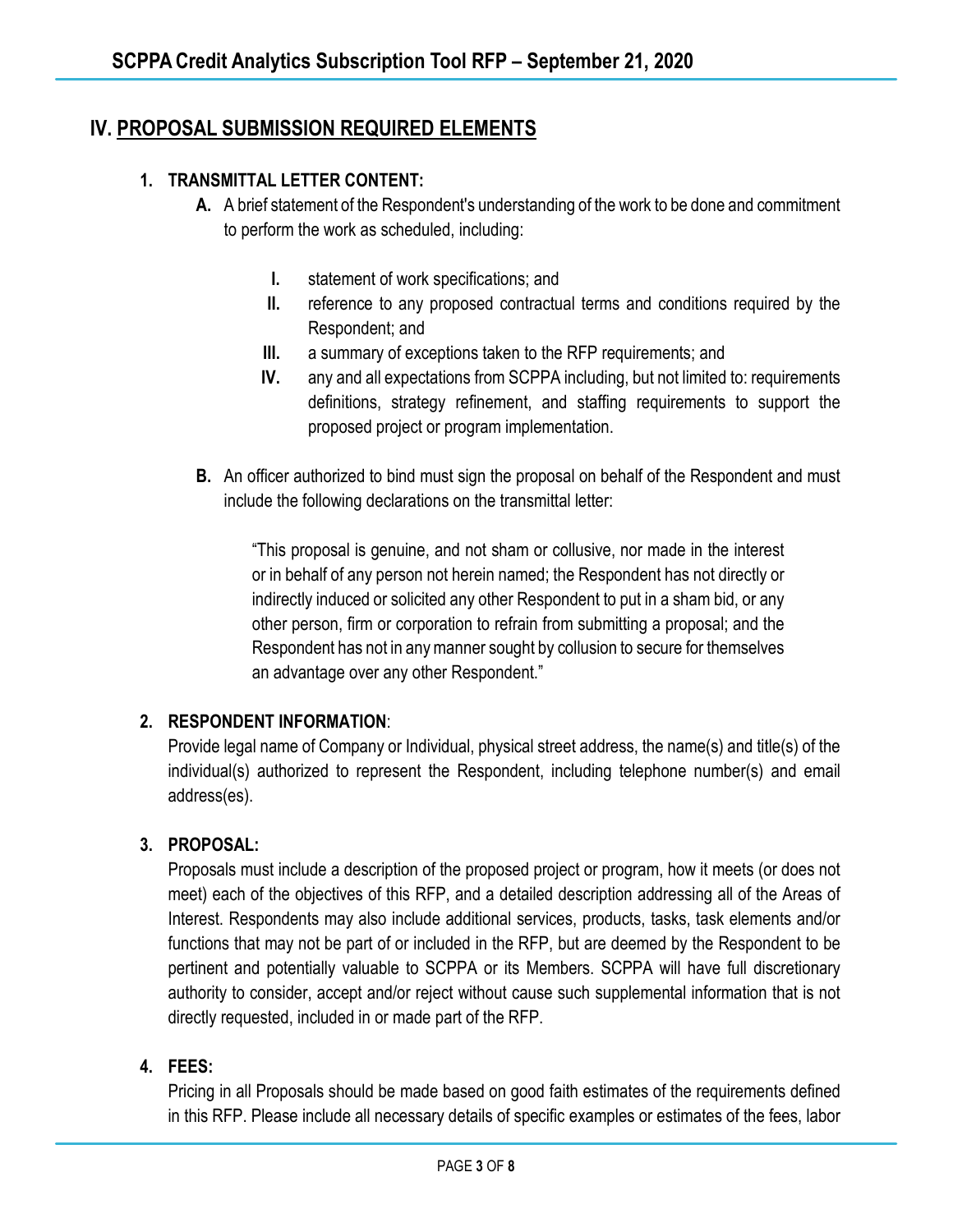rates and service charges. Describe how the fees, rates or charges will be determined. Respondents shall also be prepared to provide a breakdown of the applicable overheads and fringe benefit costs that are part of any labor rates and other direct costs associated with the services to be performed.

The number of Members interested in the service is unknown at this time. Please include pricing for different level of Member interest.

#### **5. EXPERIENCE:**

Respondent shall clearly identify project participants and management team, including:

- **A.** Describe your firm's experience as may be applicable to this RFP, your organizational structure, management qualifications, and other contract related qualifications, including number of years firm has been in business.
- **B.** Specify key employees and describe their qualifications, experience and duties related to this RFP, including the office location(s) where work will be performed, in addition to the physical street address referenced above.
- **C.** Provide a commitment statement for the retention and use of key employees as proposed, their availability to initiate and sustain the proposal, as well as planned supplemental employees if key personnel are not available to assure project delivery.
- **D.** State whether Respondent will use subcontractors to perform services pursuant to the contract. Should the use of subcontractors be offered, the Respondent shall provide the same assurances of competence for the subcontractor, plus the demonstrated ability to manage and supervise the subcontracted work. Subcontractors shall not be allowed to further subcontract with others for work. The provisions of any contract resulting from this RFP shall apply to all subcontractors in the same manner as to the Respondent.
- **E.** Respondent shall indicate any and all pending litigation that could affect the viability of Respondent's proposal, continuance of existing contracts, operation or financial stability.

#### **6. REFERENCES:**

- **A.** Describe whether the Respondent has, within the last five (5) years, rendered any service to SCPPA or to any of SCPPA's Members, either as a contractor or subcontractor, either under the current Respondent's name or any other name or organization. If so, please provide details (status as prime or subcontractor, brief description of the contract, contract start and end date, the contract administrator name, and total actual contract expenditures).
- **B.** If the Respondent has not rendered any service within the last five (5) years to SCPPA or to any of SCPPA's Members, then please provide references over that period with the details described above including the counterparty for which services were provided.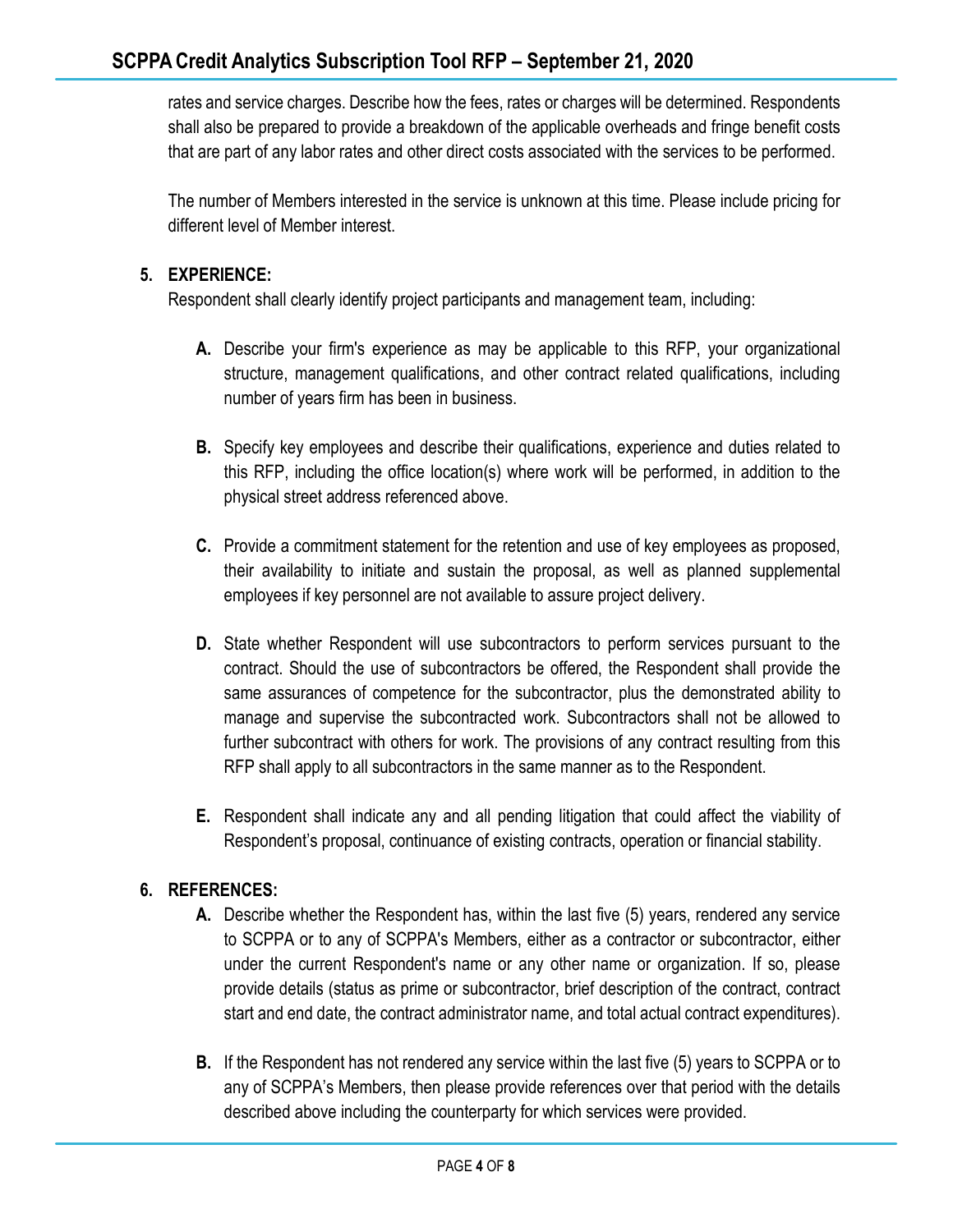- **C.** Identify existing related or relevant projects or programs which Respondent developed and/or operates that would demonstrate Respondent's capabilities in this area.
- **D.** Describe relevant program development and implementation experience, approach, and provide a list of references for similar projects completed.

# **V.PROPOSAL SUBMISSION DELIVERY REQUIREMENTS**

There will not be an initial Respondent's conference associated with this RFP. The deadline to submit Clarification questions on this RFP will be **4:00 PM (PT) – September 29, 2020**. All questions should be submitted electronically via email to **ama@scppa.org** referencing **Credit Analytics Subscription Tool RFP** in the subject line. Answers to questions that SCPPA, at its sole determination and discretion, deems to be substantive or that would place the inquisitor at a distinct and unfair advantage to other potential Respondents will be posted on SCPPA's website alongside the solicitation at **http://scppa.org/page/RFPs-Other** as soon as a practicable after the date received, but no later than **4:00 PM (PT) – October 2, 2020**. It is the responsibility of potential Respondents to review this website for any and all postings.

One (1) electronic copy of your proposal and any supporting documentation must be delivered to **ama@scppa.org** by no later than **4:00 PM (PT) – October 9, 2020.**

Additionally, one (1) hard copy of your proposal, including a transmittal letter of authentic offer, and any supporting documentation may be, but is not required to be, submitted with the electronic copy of your submittal, by no later than the time and date referenced above, to:

> Southern California Public Power Authority **Credit Analytics Subscription Tool RFP Attention: Aileen Ma** 1160 Nicole Court Glendora, California 91740

No contact should be made with the Board of Directors, committees or working group representatives, or SCPPA Members concerning this RFP.

All information received by SCPPA in response to this RFP is subject to the California Public Records Act and may be subject to the California Brown Act and all submissions may be subject to review in the event of an audit.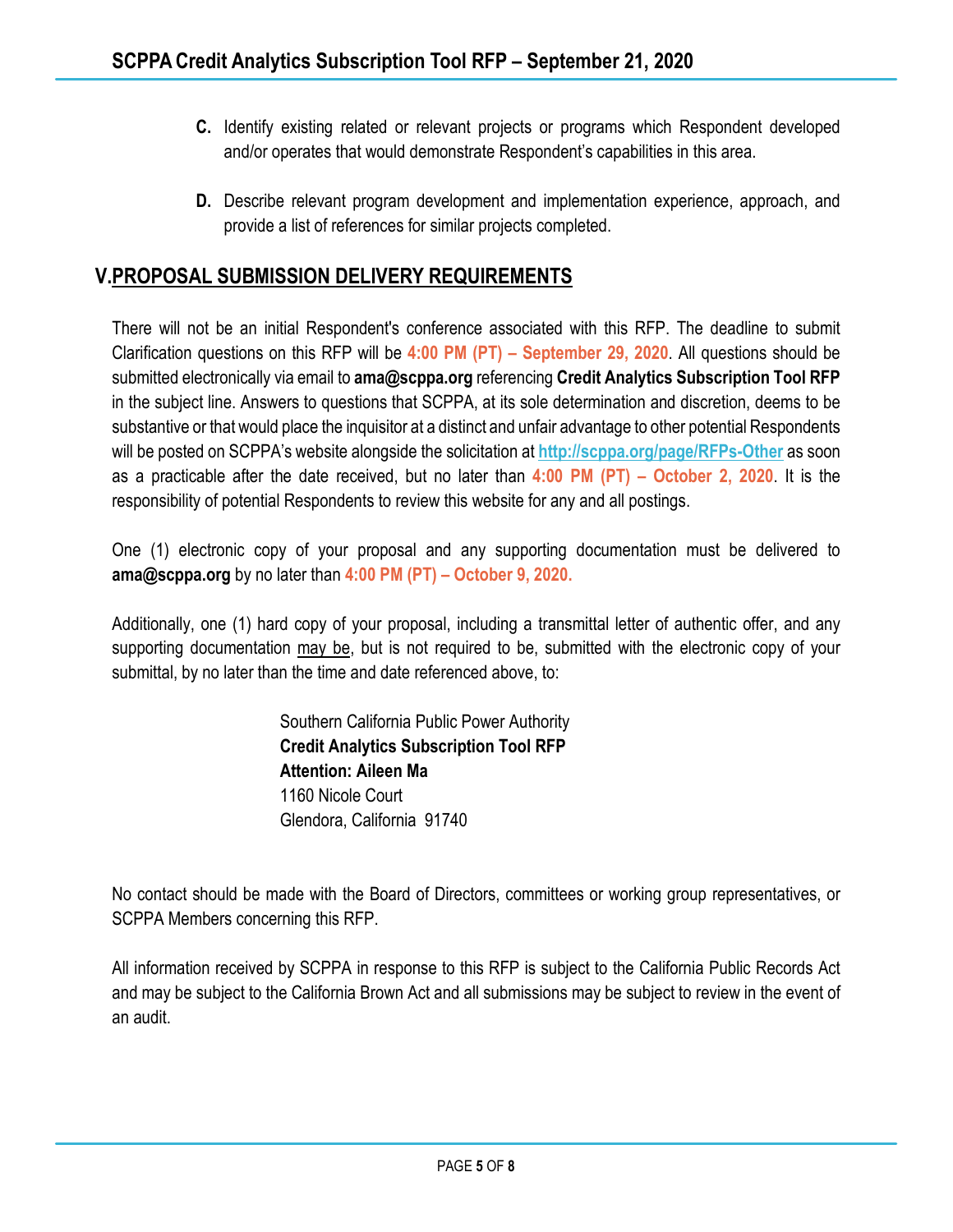# **VI.TERMS AND CONDITIONS**

- **1.** SCPPA reserves the right to cancel this RFP at any time, reject any and all proposals and to waive irregularities.
- **2.** SCPPA shall determine at its sole discretion the value of any and/or all proposals including price and non-price attributes.
- **3.** Proposals may be sub-divided or combined with other proposals, at SCPPA's sole discretion.
- **4.** SCPPA shall perform an initial screening evaluation to identify and eliminate any proposals that are, for example, not responsive to the RFP, do not meet the minimum requirements set forth in the RFP, are not economically competitive with other proposals, or are submitted by Respondents that lack appropriate creditworthiness, sufficient financial resources, or qualifications to provide dependable and reliable services for this RFP.
- **5.** SCPPA reserves the right to submit follow up questions or inquiries to request clarification of information submitted and to request additional information from any one or more of the Respondents.
- **6.** SCPPA reserves the right, without qualification and in its sole discretion, to accept or reject any or all proposals for any reason without explanation to the Respondent, or to make any award to that Respondent, who, in the opinion of SCPPA, will provide the most value to SCPPA and its Members.
- **7.** SCPPA may decline to enter into any potential engagement agreement or contract with any Respondent, terminate negotiations with any Respondent, or to abandon the request for proposal process in its entirety.
- **8.** SCPPA reserves the right to make an award, at its sole discretion, irrespective of price or technical ability, if SCPPA determines that to do so would result in the greatest value to SCPPA and its Members.
- **9.** Those Respondents who submit proposals agree to do so without legal recourse against SCPPA, its Members, their directors, officers, employees and agents for rejection of their proposal(s) or for failure to execute or act on their proposal for any reason.
- **10.** SCPPA shall not be liable to any Respondent or party in law or equity for any reason whatsoever for any acts or omissions arising out of or in connection with this RFP.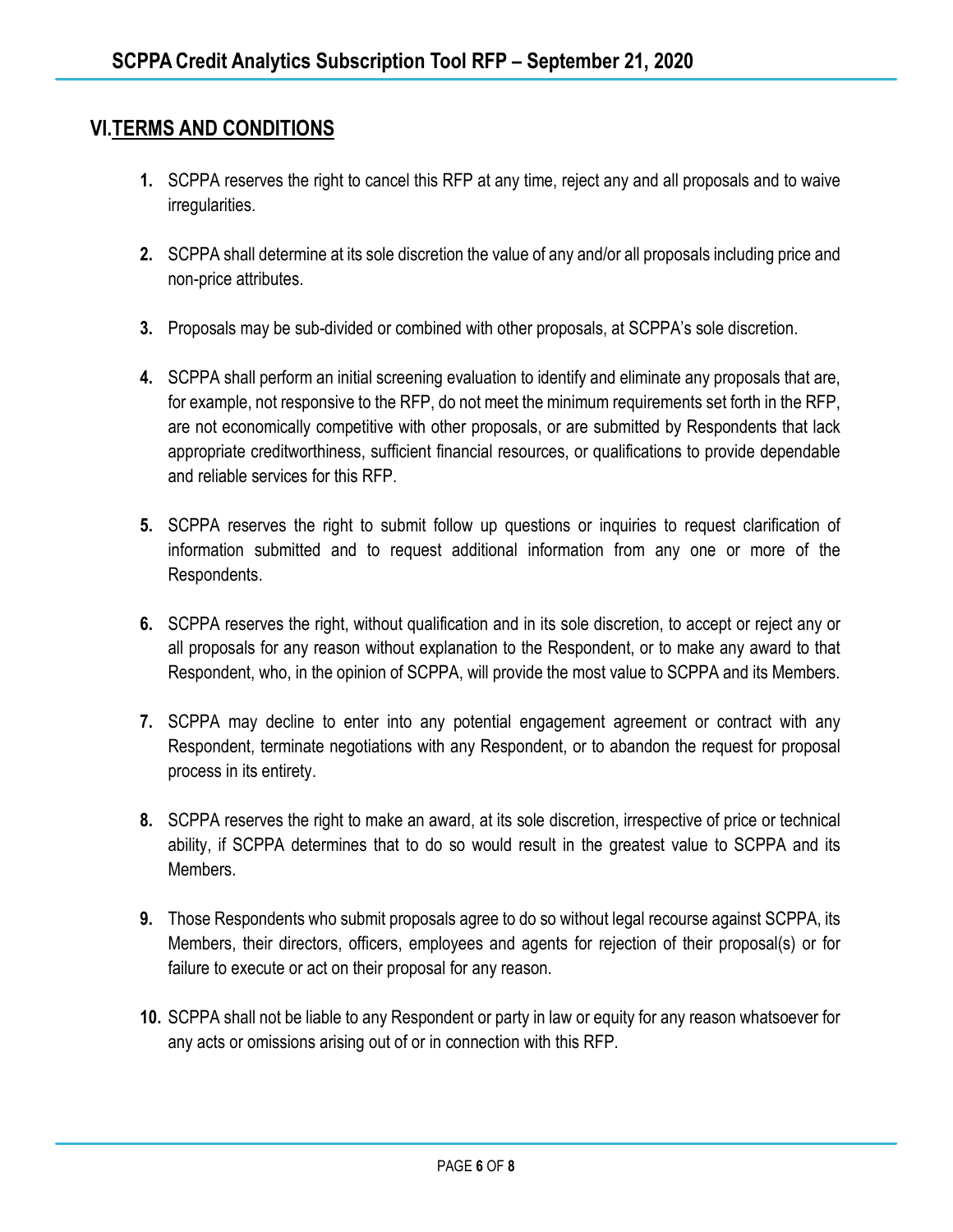- **11.** SCPPA shall not be liable for any costs incurred by any Respondents in preparing any information for submission in connection with this RFP process or any and all costs resulting from responding to this RFP. Any and all such costs whatsoever shall remain the sole responsibility of the Respondent.
- **12.** SCPPA may require certain performance assurances from Respondents prior to entering into negotiations for work that may result from this RFP. Such assurances may potentially include a requirement that Respondents provide some form of performance security.
- **13.** Prior to contract award, the successful Respondent shall supply a detailed breakdown of the applicable overheads and fringe benefit costs that are part of the labor rates and other direct costs associated with the services to be performed.
- **14.** SCPPA Members, either collectively or individually may contact Respondents to discuss or enter into negotiations regarding a proposal. SCPPA is not responsible or liable for individual Members interactions with the Respondent which are not entirely conducted through SCPPA or at SCPPA's option or election to engage the Respondent as defined within the RFP.
- **15.** Submission of a Proposal constitutes acknowledgement that the Respondent has read and agrees to be bound by the terms and specifications of this RFP and any addenda subsequently issued by SCPPA.
- **16.** Information in this RFP is accurate to the best of SCPPA's and its Members' knowledge but is not guaranteed to be correct. Respondents are expected to complete all of their due diligence activities prior to entering into any final contract negotiations with SCPPA.
- **17.** SCPPA reserves the right to reject any Proposal for any reason without cause. SCPPA reserves the right to enter into relationships with more than one Respondent, can choose not to proceed with any Respondent with respect to one or more categories of services, and can choose to suspend this RFP or to issue a new RFP that would supersede and replace this RFP.

# **VII.ADDITIONAL REQUIREMENTS FOR PROPOSAL**

#### **1. LEGAL AND REGULATORY REQUIREMENTS, INCLUDING LICENSING OR OTHER CERTIFICATIONS:**

If selected, the Respondent will be required to comply with all applicable federal, state and local legal and regulatory requirements, including licenses or other required certifications for the type of work being performed.

#### **2. INSURANCE AND INDEMNIFICAITON:**

SCPPA or its Members may require specific insurance coverage to be established and maintained during the course of work and as a condition of award or continuation of contract, and further may require indemnification against claims of infringement of a third party's intellection property rights.